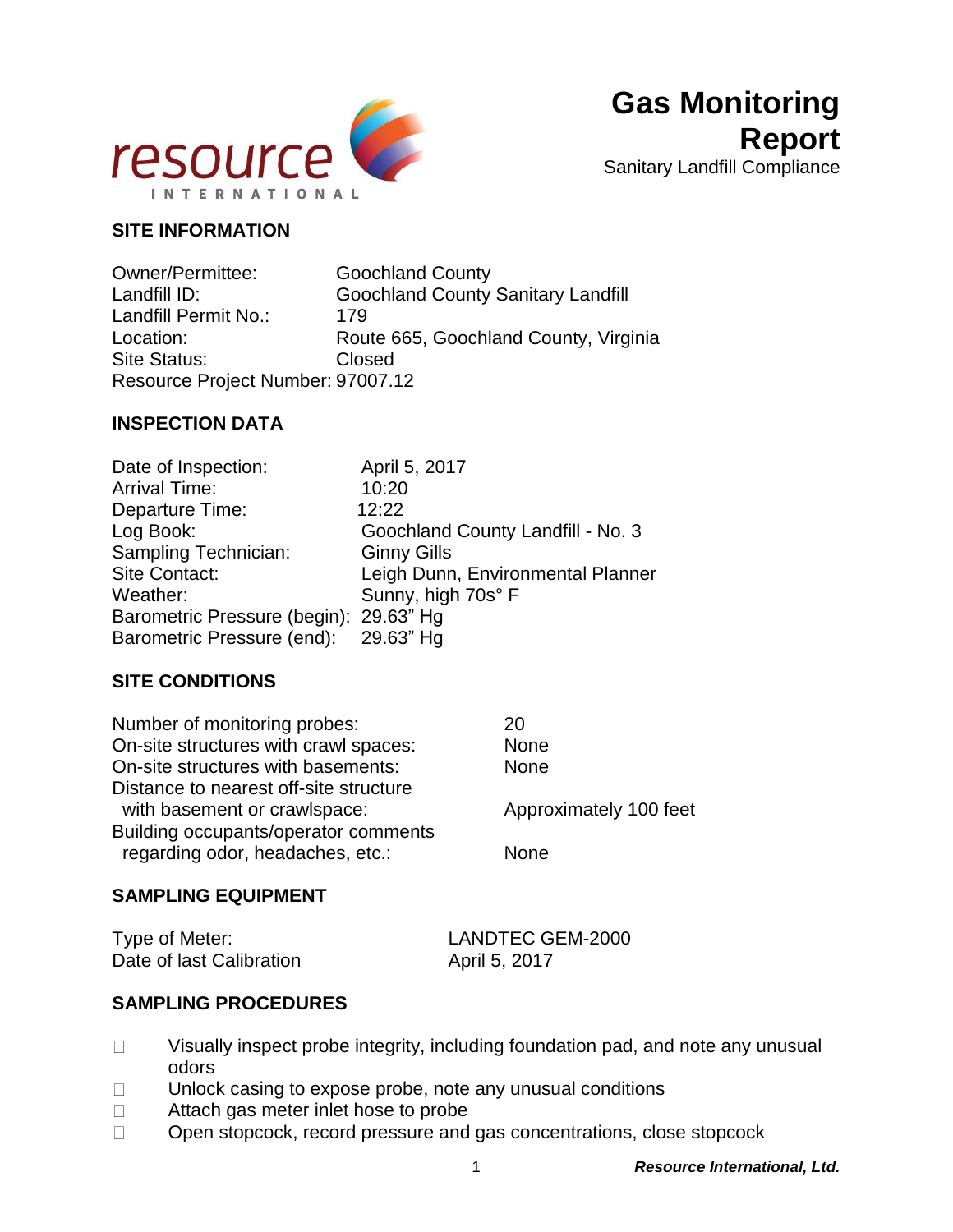# **GAS MONITORING RESULTS**

The % LEL indicates the percentage of the Lower Explosive Limit of methane (CH4). The Virginia Solid Waste Management Regulations state that compliance is achieved when the concentration of methane at the property boundary is less than 100% of the LEL. 100% of the LEL is reached when the concentration of methane in air is 5%.

| Probe#        | <b>Probe</b><br>locked<br>upon<br>arrival? | <b>Pressure</b><br>(in. of<br><b>Water)</b> | % CO <sub>2</sub> | $%$ O <sub>2</sub> | %LEL             | <b>Additional</b><br>comments |
|---------------|--------------------------------------------|---------------------------------------------|-------------------|--------------------|------------------|-------------------------------|
| GP-01         | Yes                                        | 0.0                                         | 2.1               | 19.4               | $\mathbf 0$      |                               |
| GP-02         | Yes                                        | 0.0                                         | 1.4               | 19.3               | $\mathbf 0$      |                               |
| <b>GP-03A</b> | Yes                                        | 0.0                                         | 0.1               | 20.9               | $\mathbf 0$      |                               |
| GP-03         | Yes                                        | 0.0                                         | 1.7               | 19.4               | $\mathbf 0$      |                               |
| GP-04         | Yes                                        | 0.0                                         | 1.3               | 19.6               | $\mathbf 0$      |                               |
| GP-05         | Yes                                        | 0.0                                         | 0.9               | 20.3               | $\mathbf 0$      |                               |
| GP-06         | Yes                                        | 0.0                                         | 0.8               | 20.2               | $\mathbf 0$      |                               |
| <b>GP-07</b>  | Yes                                        | 0.0                                         | 1.8               | 18.4               | $\boldsymbol{0}$ |                               |
| <b>GP-08R</b> | Yes                                        | 0.0                                         | 0.0               | 20.9               | $\mathbf 0$      |                               |
| GP-09         | Yes                                        | 0.0                                         | 1.7               | 19.6               | $\mathbf 0$      |                               |
| GP-10         | Yes                                        | 0.0                                         | 0.3               | 20.8               | $\mathbf 0$      |                               |
| <b>GP-11</b>  | Yes                                        | 0.0                                         | 0.1               | 20.9               | $\mathbf 0$      |                               |
| GP-12         | Yes                                        | 0.0                                         | 1.8               | 19.2               | $\pmb{0}$        |                               |
| GP-13         | Yes                                        | 0.0                                         | 0.4               | 20.6               | $\mathbf 0$      |                               |
| GP-14         | Yes                                        | 0.0                                         | 1.3               | 20.0               | $\mathbf 0$      |                               |
| GP-15         | Yes                                        | 0.0                                         | 0.0               | 21.1               | $\mathbf 0$      |                               |
| GP-16         | Yes                                        | 0.0                                         | 0.0               | 21.0               | $\mathbf 0$      |                               |
| GP-17 red     | Yes                                        | 0.0                                         | 0.2               | 20.9               | $\mathbf 0$      |                               |
| <b>GP-17</b>  |                                            | 0.0                                         | 0.4               | 20.7               | $\boldsymbol{0}$ |                               |
| GP-18 red     | Yes                                        | 0.0                                         | 1.9               | 18.8               | $\mathbf 0$      |                               |
| <b>GP-18</b>  |                                            | 0.0                                         | 0.4               | 18.6               | $\mathbf 0$      |                               |

## **Gas Probes:**

**Nested Probe Data:**

**GP 17, 18 & 19 Red probe is at a depth of 9-13' (17A, 18A, 19A) Yellow probe is at a depth of 23-26' (17B, 18B, 19B)**

**Legend:**

yellow

**GP Gas Probe**